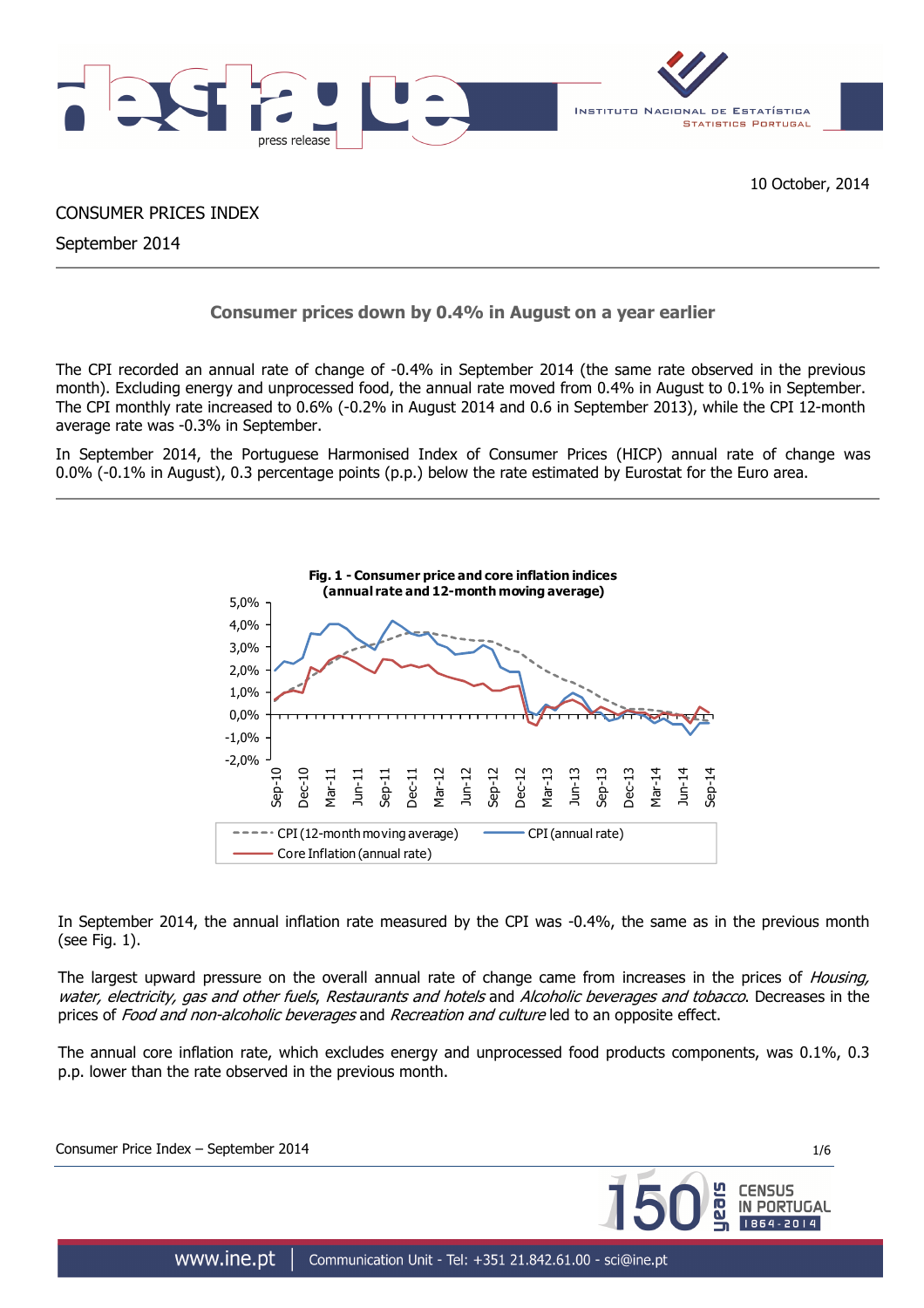

In September, the CPI monthly rate was 0.6% (-0.2% in August 2014 and 0.6% in September 2013). The main upward contribution to this result came from changes in the prices of Clothing and footwear. On the opposite side, decreases were observed in the prices of Transport.

In September 2014, the HICP annual rate increased from -0.1% in August to 0.0%. The HICP monthly rate was 0.5% (0.5% in September 2013).

In August, the annual rate of change of the Euro area was 0.5 p.p. higher than the annual rate of change of the Portuguese HICP. That difference is estimated to have decreased to 0.3 p.p. in September.

The HICP 12-month average rate remained at -0.1% in September.



## **Housing Rents**

In September 2014, compared with August, the average value of rents by net area for the whole country increased 0.2%.

The only decrease was observed in the Algarve region, where the value of rents by net area decreased 0.1%. The main increases were recorded in the Açores (1.3%), Alentejo (0.8%) and Centro (0.6%) regions.

The annual change rate of the housing rents for the whole country was 4.6% in September (4.4% in August). The main decrease was observed in the Madeira region (-1.9%), while the Lisbon region recorded an increase of 7.1%.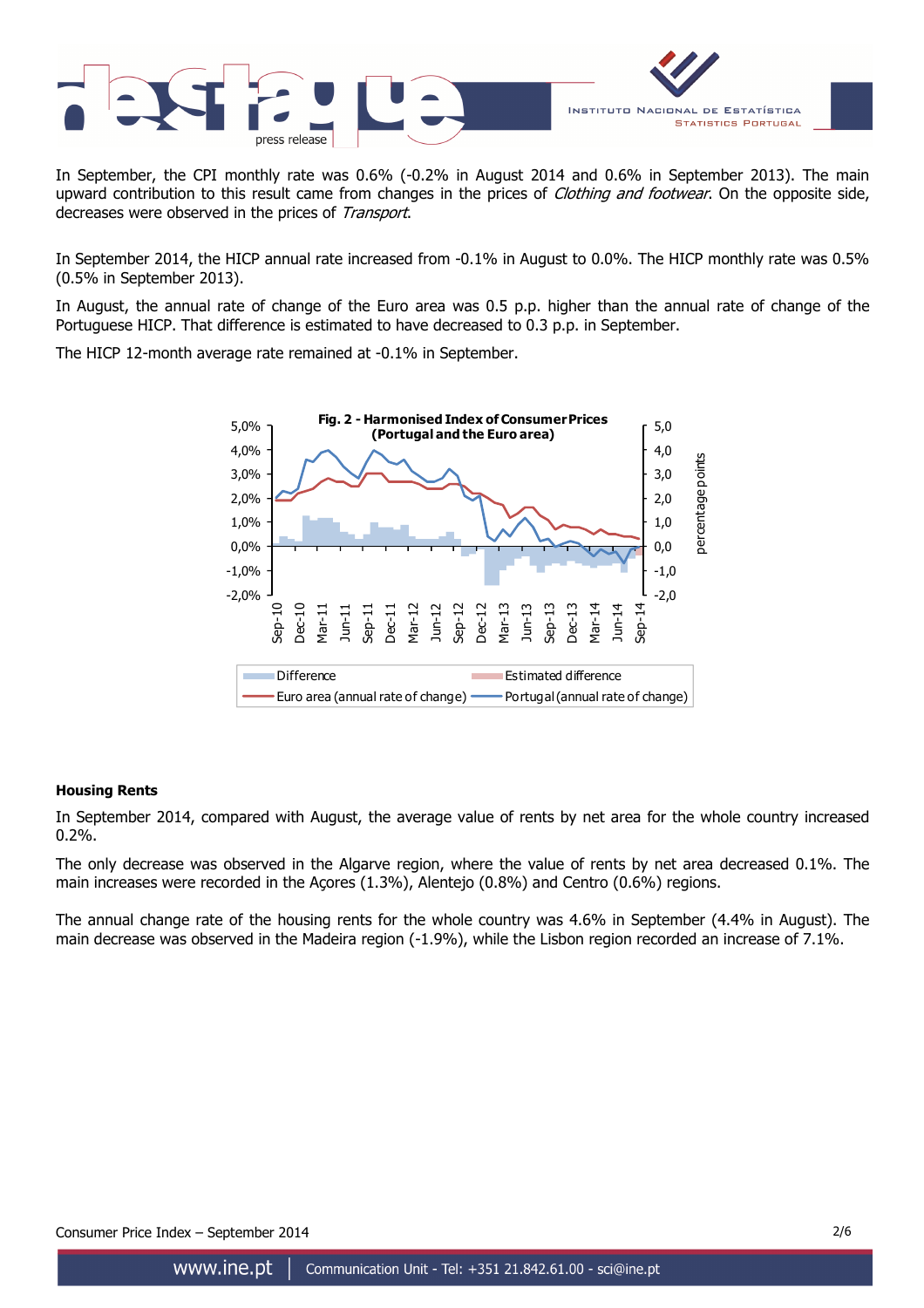



### **Consumer Price Index**

I

The Consumer Price Index (CPI) measures the change over time of the prices of a certain basket of goods and services bought by a "typical" consumer. The CPI has been designed to capture price changes and not to measure price levels.

The CPI is updated every year with the most recent information on prices and quantities. The 2014 CPI weighting structure and the sample of goods and services included in the basket are a result of the combination of three fundamental sources of information: the final 2011 and preliminary 2012 results of the Portuguese National Accounts complemented with the Household Budget Survey and the Census for more detailed levels of expenditure. Administrative data is also used.

The CPI is compiled through the aggregation of seven regional price indexes and the goods and services included in the index are grouped according to the COICOP classification.

#### **Table 1: CPI - COICOP<sup>1</sup> Divisions**

| 01 | Food and non-alcoholic beverages                                      | 07 | <b>Transports</b>                |
|----|-----------------------------------------------------------------------|----|----------------------------------|
| 02 | Alcoholic beverages and tobacco                                       | 08 | Communications                   |
| 03 | Clothing and footwear                                                 | 09 | Recreation and culture           |
| 04 | Housing, water, electricity, gas and other fuels                      | 10 | Education                        |
| 05 | Furnishings, household equipment and routine maintenance of the house | 11 | Restaurants and hotels           |
| 06 | Health                                                                | 12 | Miscellaneous goods and services |
|    | $\cdots$<br>$\cdots$<br>$\sim$                                        |    |                                  |

<sup>1</sup> COICOP: Classification Of Individual Consumption by Purpose

#### **Monthly rate**

The monthly rate is the change in the index of a certain month compared with the index of the previous month expressed as a percentage. Although up-to-date, this measure can be affected by seasonal and other effects.

#### **Annual rate**

The annual rate is the change in the index of a certain month compared with the index of the same month in the previous year expressed as a percentage. In the presence of a stable seasonal pattern, seasonal effects do not influence this measure.

#### **12-month average rate**

The 12-month average rate is the change in the average index of one year compared with the average index of the previous year expressed as a percentage. This moving average is less sensitive to transient changes in prices.

#### **Core inflation index (all items CPI excluding unprocessed food and energy products)**

The core inflation index is compiled by excluding the prices of unprocessed food and energy products from the all items CPI. The primary objective of this index is to capture the underlying inflation pressures in the economy.

#### **Harmonised Index of Consumer Prices**

The Harmonised Index of Consumer Prices (HICP) is compiled in each member state of the European Union for the purposes of inflation comparisons across EU countries, as required by the Treaty on European Union'. This index plays an important role as a guideline for the achievement of the European System of Central Banks primary objective: price stability. In 1998, the European Central Bank adopted the HICP as "the most appropriate price measure" for its definition of price stability in the Euro area<sup>2</sup>.

The current HICP (2005 = 100) is produced in each Member State following a harmonized methodology developed by experts in the field of price statistics, under the Eurostat's "Price Statistics Working Group". From the methodological point of view, there are no major differences between the HICP and CPI. However, the different scope of coverage leads to differences in the weighting structure, mainly in Restaurants and hotels. This is mostly an effect of the inclusion of non-residents expenditure ("tourists") in the HICP and the corresponding exclusion from the CPI.

Additional information on the methodology of the HICP can be found on the Eurostat website at http://epp.eurostat.ec.europa.eu/portal/page/portal/hicp/introduction.

\_\_\_\_\_\_\_\_\_\_\_\_\_\_\_\_\_\_\_\_\_ 1 - Article 109j and protocol on the convergence criteria referred to in that article.

2 - "A stability oriented monetary policy strategy for the ESCB". ECB press notice released on 13 October 1998.

## Consumer Price Index – September 2014 3/6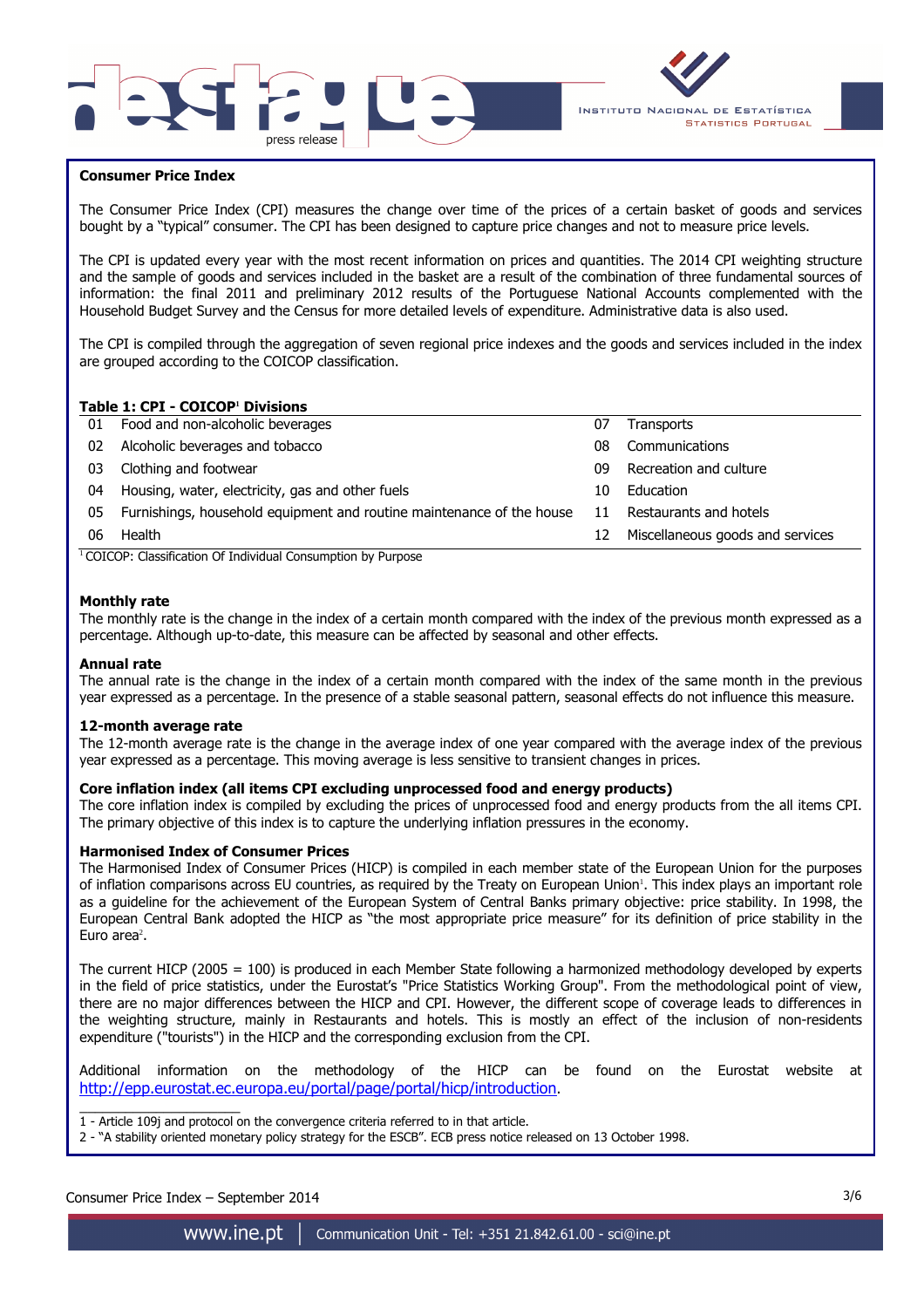



#### **Table 2: CPI and HICP 2014 weighting structure**

|    | $COICOP1$ divisions                                                   | <b>CPI</b> | <b>HICP</b> |
|----|-----------------------------------------------------------------------|------------|-------------|
| 01 | Food and non-alcoholic beverages                                      | 211.8      | 204.7       |
| 02 | Alcoholic beverages and tobacco                                       | 37.9       | 37.1        |
| 03 | Clothing and footwear                                                 | 69.4       | 68.9        |
| 04 | Housing, water, electricity, gas and other fuels                      | 91.3       | 87.3        |
| 05 | Furnishings, household equipment and routine maintenance of the house | 64.0       | 62.0        |
| 06 | Health                                                                | 72.0       | 67.1        |
| 07 | Transport                                                             | 126.5      | 128.9       |
| 08 | Communication                                                         | 36.3       | 35.3        |
| 09 | Recreation and culture                                                | 79.4       | 69.2        |
| 10 | Education                                                             | 15.7       | 15.1        |
| 11 | Restaurants and hotels                                                | 90.8       | 122.7       |
| 12 | Miscellaneous goods and services                                      | 105.0      | 101.6       |
| 00 | All items                                                             | 1000       | 1000        |

<sup>1</sup> COICOP: Classification Of Individual Consumption by Purpose.

## **Presentation of data and rounding rules**

Since the release of the January 2013 CPI indices are published with base 100 in the year 2012.

Due to rounding procedures, those indices may not reproduce exactly the published rates of change. However, it should be noted that the published rates prevail.

In this press release the descriptive analysis is based on rounded values to one decimal.

#### **Next press release**

The September 2014 CPI/HICP will be released on November 12<sup>th</sup> 2014

Consumer Price Index – September 2014 4/6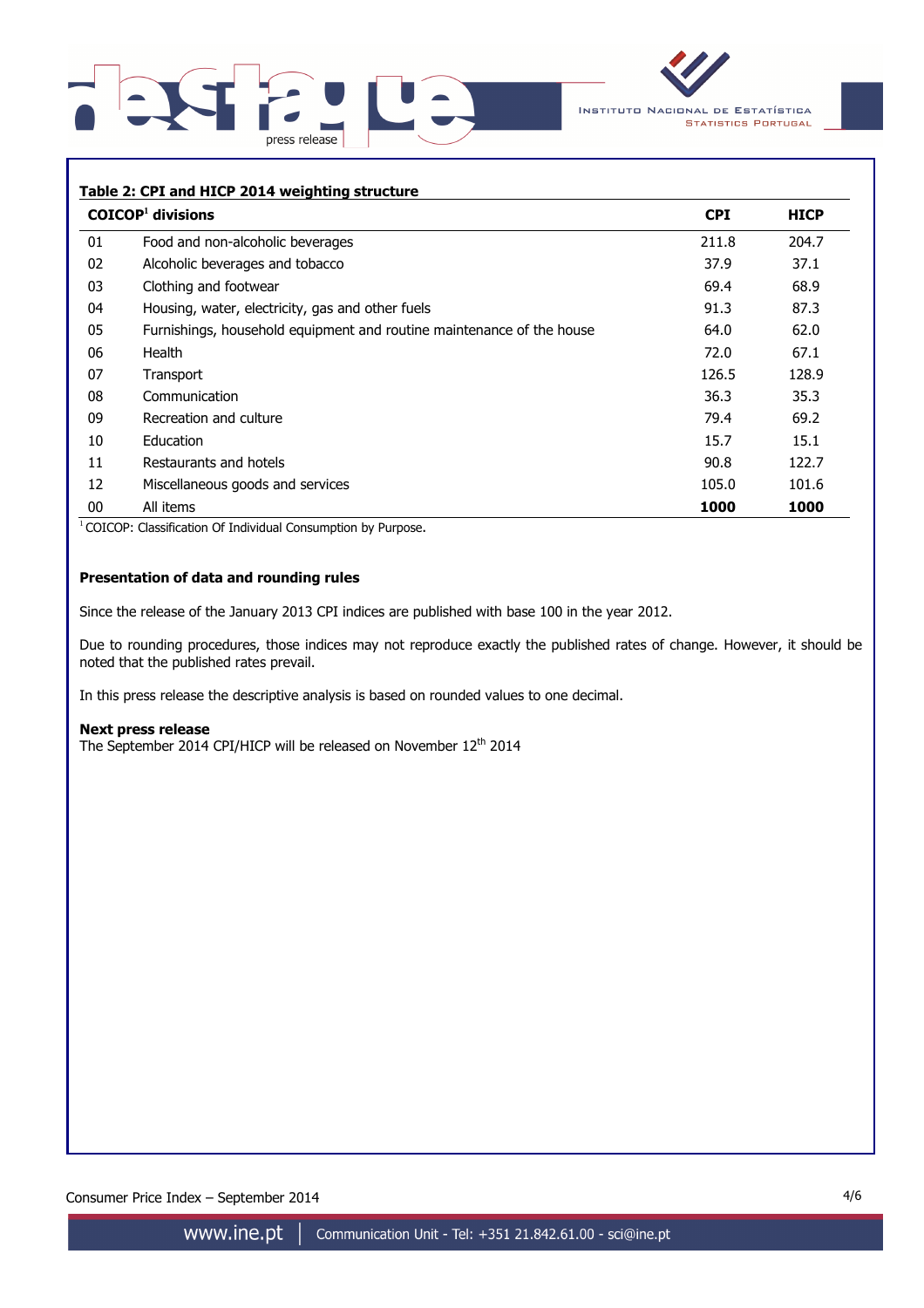



# CPI rate of change (index division and all items CPI)

| <b>Annex:</b>   |                | Index divisions <sup>(1)</sup> |                                                                    |       |         |                 |                     |         |         |      |      |         |         |  |  |  |
|-----------------|----------------|--------------------------------|--------------------------------------------------------------------|-------|---------|-----------------|---------------------|---------|---------|------|------|---------|---------|--|--|--|
|                 | 01             | 02                             | 03                                                                 | 04    | 05      | 06              | 07                  | 08      | 09      | 10   | 11   | 12      |         |  |  |  |
|                 |                |                                |                                                                    |       |         |                 | Annual average rate |         |         |      |      |         |         |  |  |  |
| 2011            | 2.10           | 7.94                           | $-3.93$                                                            | 6.66  | 1.17    | 4.46            | 8.90                | 2.99    | 0.96    | 2.05 | 1.41 | 1.79    | 3.65    |  |  |  |
| 2012            | 3.20           | 4.74                           | $-5.24$                                                            | 8.72  | $-0.47$ | 0.35            | 3.27                | 0.46    | 0.91    | 1.50 | 4.47 | 1.11    | 2.77    |  |  |  |
| 2013            | 1.94           | 4.05                           | $-3.31$                                                            | 2.15  | $-0.51$ | 1.49            | $-2.32$             | 0.45    | 0.41    | 1.18 | 1.65 | $-0.61$ | 0.27    |  |  |  |
|                 | Annual rate    |                                |                                                                    |       |         |                 |                     |         |         |      |      |         |         |  |  |  |
| 2012 September  | 2.93           | 5.14                           | $-7.35$                                                            | 10.85 | $-0.75$ | $-1.80$         | 3.78                | 0.67    | 2.17    | 1.48 | 4.87 | 0.94    | 2.88    |  |  |  |
| October         | 3.18           | 5.18                           | $-5.79$                                                            | 4.88  | $-0.62$ | $-2.23$         | 3.27                | 0.69    | 1.87    | 1.33 | 4.76 | 0.60    | 2.13    |  |  |  |
| November        | 3.29           | 4.92                           | $-5.59$                                                            | 4.81  | $-0.65$ | $-2.00$         | 1.64                | 0.69    | 2.05    | 1.43 | 4.72 | 0.67    | 1.89    |  |  |  |
| December        | 3.21           | 4.79                           | $-4.84$                                                            | 5.02  | $-0.45$ | $-1.77$         | 1.67                | 0.78    | 1.81    | 1.42 | 4.53 | 0.36    | 1.92    |  |  |  |
| 2013 January    | 2.29           | 5.00                           | $-5.19$                                                            | 3.60  | $-0.41$ | $-3.01$         | $-1.42$             | $-1.45$ | 2.08    | 1.44 | 2.15 | $-0.36$ | 0.17    |  |  |  |
| February        | 2.00           | 5.12                           | $-4.94$                                                            | 3.48  | $-0.25$ | $-1.68$         | $-1.60$             | $-0.41$ | 0.92    | 1.41 | 1.60 | $-0.34$ | $-0.03$ |  |  |  |
| March           | 2.15           | 4.46                           | $-4.53$                                                            | 3.11  | $-0.24$ | $-0.83$         | $-1.96$             | $-0.58$ | 1.60    | 1.44 | 1.81 | $-0.02$ | 0.45    |  |  |  |
| April           | 2.02           | 3.74                           | $-3.63$                                                            | 2.67  | $-0.21$ | 0.14            | $-4.38$             | 0.15    | 1.44    | 1.45 | 1.95 | 0.07    | 0.18    |  |  |  |
| May             | 3.10           | 4.06                           | $-3.55$                                                            | 2.42  | $-0.41$ | 2.04            | $-3.42$             | 0.50    | 0.88    | 1.49 | 2.31 | 0.00    | 0.71    |  |  |  |
| June            | 2.84           | 3.98                           | $-3.40$                                                            | 2.20  | $-0.13$ | 2.57            | $-1.52$             | 0.53    | 0.83    | 1.49 | 2.18 | $-0.10$ | 0.98    |  |  |  |
| July            | 2.45           | 2.61                           | $-1.23$                                                            | 1.99  | $-0.33$ | 2.97            | 0.05                | 0.80    | 0.08    | 1.49 | 1.88 | $-1.26$ | 0.76    |  |  |  |
| August          | 2.94           | 3.30                           | $-2.86$                                                            | 1.84  | $-0.73$ | 3.47            | $-1.77$             | 0.78    | $-0.63$ | 1.47 | 2.04 | $-1.48$ | 0.15    |  |  |  |
| September       | 1.90           | 3.51                           | $-2.12$                                                            | 1.44  | $-0.54$ | 3.53            | $-3.68$             | 0.85    | $-0.07$ | 1.45 | 1.56 | $-1.02$ | 0.12    |  |  |  |
| October         | 0.48           | 4.15                           | $-2.80$                                                            | 1.09  | $-0.76$ | 3.19            | $-4.05$             | 1.14    | $-0.49$ | 0.39 | 1.11 | $-0.98$ | $-0.25$ |  |  |  |
| November        | 0.53           | 4.48                           | $-3.08$                                                            | 1.13  | $-0.96$ | 3.00            | $-3.47$             | 1.57    | $-0.68$ | 0.33 | 0.70 | $-0.99$ | $-0.15$ |  |  |  |
| December        | 0.61           | 4.27                           | $-2.65$                                                            | 0.94  | $-1.10$ | 3.00            | $-0.54$             | 1.55    | $-1.03$ | 0.31 | 0.55 | $-0.81$ | 0.20    |  |  |  |
| 2014 January    | 0.20           | 4.26                           | $-2.63$                                                            | 2.15  | $-1.18$ | 1.37            | $-1.38$             | 3.39    | $-1.40$ | 0.29 | 0.61 | $-0.44$ | 0.06    |  |  |  |
| February        | $-0.05$        | 3.71                           | $-2.26$                                                            | 2.27  | $-1.00$ | 1.01            | $-1.89$             | 2.45    | $-0.95$ | 0.36 | 0.63 | $-0.39$ | $-0.08$ |  |  |  |
| March           | $-0.42$        | 2.22                           | $-1.02$                                                            | 2.10  | $-0.92$ | 0.78            | $-3.08$             | 1.98    | $-1.48$ | 0.40 | 0.17 | $-0.43$ | $-0.37$ |  |  |  |
| April           | $-0.93$        | 2.36                           | $-1.82$                                                            | 2.10  | $-0.91$ | 0.16            | 0.26                | 1.61    | $-1.33$ | 0.46 | 0.13 | $-0.70$ | $-0.14$ |  |  |  |
| May             | $-2.33$        | 2.14                           | $-1.65$                                                            | 2.15  | $-0.83$ | 0.29            | $-0.52$             | 1.58    | $-1.18$ | 0.41 | 0.65 | $-0.72$ | $-0.44$ |  |  |  |
| June            | $-2.53$        | 2.88                           | $-1.45$                                                            | 2.32  | $-1.00$ | 0.74            | 0.15                | 0.36    | $-1.80$ | 0.40 | 0.62 | $-0.63$ | $-0.42$ |  |  |  |
| July            | $-3.05$        | 3.11                           | $-7.45$                                                            | 2.15  | $-0.77$ | 0.81            | 0.09                | 0.37    | $-1.94$ | 0.36 | 0.84 | 0.22    | $-0.87$ |  |  |  |
| August          | $-3.17$        | 3.38                           | $-0.67$                                                            | 2.18  | $-0.34$ | 0.71            | 0.58                | 0.39    | $-0.99$ | 0.37 | 1.28 | $-0.24$ | $-0.36$ |  |  |  |
| September       | $-2.19$        | 3.70                           | $-0.98$                                                            | 2.34  | $-0.60$ | 0.81            | $-1.09$             | $-0.14$ | $-2.41$ | 0.37 | 1.94 | $-0.63$ | $-0.37$ |  |  |  |
| <b>Symbols:</b> | f estimated    |                                | Po provisional                                                     |       |         | x not available |                     |         |         |      |      |         |         |  |  |  |
| Note:           |                |                                | (1) The names of the divisions are given in the explanatory notes. |       |         |                 |                     |         |         |      |      |         |         |  |  |  |
| Source:         | INE - Portugal |                                |                                                                    |       |         |                 |                     |         |         |      |      |         |         |  |  |  |

Consumer Price Index – September 2014 **5/6**